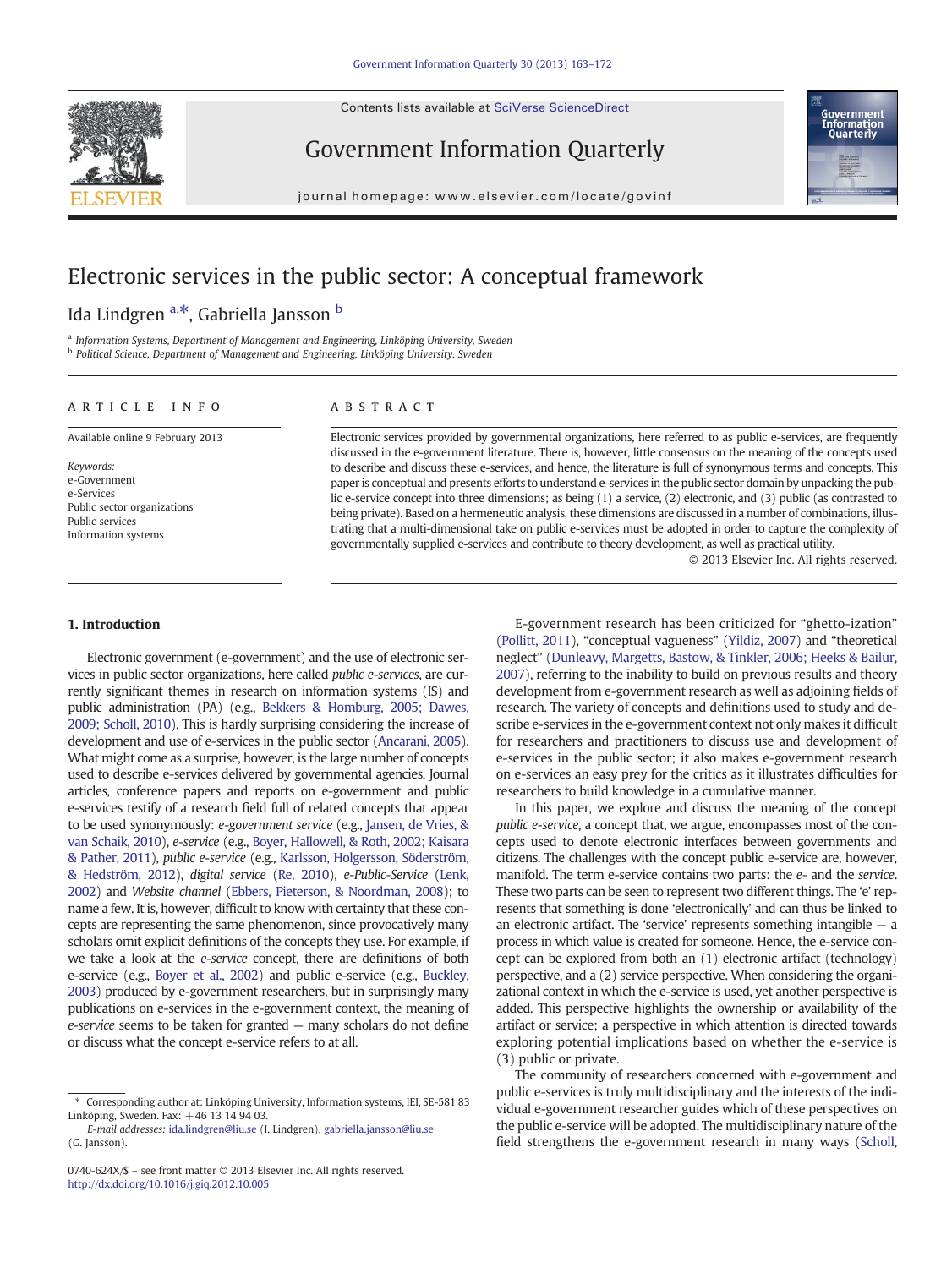[2007\)](#page--1-0), but can make conceptual discussions difficult. This possibility to perceive and interpret the phenomenon that the concept e-service refers to in several different ways might be an influencing factor to why the concept (public) e-service is used synonymously with several other concepts. In order to increase the analytical generalizability, conceptual maturity and practical benefit of e-government research, researchers concerned with e-services need to define what they are referring to when discussing public e-services. Furthermore, multidisciplinary is not the same as interdisciplinary. Increased communication between researchers of different disciplines is needed if the e-government field is to avoid the alleged ghetto-ization and, in turn, stimulate knowledge accumulation.

The aims of this paper are to discuss the public e-service concept from an interdisciplinary perspective and propose a broad conceptual framework for comprehending public e-services. The paper is hence conceptual and presents efforts to understand e-services in the public sector domain in order to prepare grounds for disambiguation of terminological and conceptual variations as well as conflicts observed in the e-government context. The paper is built on the assumption that in order to explain social phenomena we need concepts to think about them ([Pollitt,](#page--1-0) [2011](#page--1-0)). We argue that conceptual refinement is an important step towards combating the theoretical underdevelopment claimed to plague e-government research ([Heeks & Bailur, 2007\)](#page--1-0). Conceptual frameworks provide the "metatheoretic language", which is necessary for talking about and developing theories, i.e. help to identify the necessary elements as well as relationships between these elements [\(Ostrom,](#page--1-0) [2005, p. 28](#page--1-0)). The concept of public e-services has suffered from what [Sartori \(1970\)](#page--1-0) refers to as "conceptual stretching", i.e. vague conceptualization: it can be everything or nothing. Simultaneously, it is important to recognize the complexity of the concept and understand that omitting one perspective could exclude significant insights. A conceptual framework for public e-services thus has to balance a holistic perspective without resorting to vagueness. Here, we believe there are significant winnings in conceptual clarification to be made by adopting an interdisciplinary perspective, as well as an interpretative and hermeneutic approach, thus unpacking the public e-service concept into its parts and refine their meaning. This means building on previous research and theorization made within e-government research and adjoining fields of research.

After this introduction, the paper is organized in the following manner. First, our research perspective and approach is briefly described. Second, the meaning of the terms service and e-service is discussed. Third, some of the main characteristics of public organizations vis-á-vis private organizations are investigated, in order to clarify the public prefix. Based on these discussions the concept public e-service is addressed. The paper is concluded with a discussion on the main issues and questions that emerge when adopting a holistic perspective of public e-services.

#### 2. Research perspective and approach

The work presented in this article is qualitative and interpretative research [\(Walsham, 1995\)](#page--1-0), and constitutes the merger of two research perspectives; 1) information systems, and 2) public administration research. In order to present ourselves as conversational partners and clarify our motivation and logic of this work, this section is devoted to the presentation of our view on technology and research approach.

#### 2.1. Our view on technology

The implementation of public e-services can be perceived as an instance of organizational change through the implementation of information technology (IT); a topic researched by scholars in both IS (e.g., [Orlikowski, 1992, 2007](#page--1-0)) and PA (e.g., [Bekkers & Homburg, 2005;](#page--1-0) [Dunleavy et al., 2006; Fountain, 2001a\)](#page--1-0). In their often cited paper on different perspectives on the causal relationship between information technology and organizational change, [Markus and Robey \(1988\)](#page--1-0) distinguish between three conceptions of causal agency; 1) the

technological imperative, 2) the organizational imperative, and 3) the emergent perspective. The technological imperative views technology as a force that determines and constrains the behavior of individuals and organizations; in this perspective, information technology is seen as a cause of organizational change. The organizational imperative, in turn, assumes that behaviors are chosen according to a set of consistent preferences and that the impact of information technology on organizational change is a result of the motives and actions of the designers of information technology. This perspective assumes more or less unlimited control over both technological options and their consequences. In this article, we adhere to the third conception; the emergent perspective on the relationship between information technology and organizational change, namely that "the uses and consequences of information technology emerge unpredictably from complex social interactions" [\(Markus &](#page--1-0) [Robey, 1988, p. 588](#page--1-0)). This perspective acknowledges that behaviors and consequences, of both humans and the environment, are difficult to predict a priori. It also acknowledges the interplay between conflicting objectives and preferences, and the existence of non-rational behavior. Researchers adhering to the emergent perspective on causal agency allow for greater complexity and, as a consequence, are less prone to state normative implications [\(Markus & Robey, 1988](#page--1-0)) or prescriptions regarding the relationship between technology and organizations. Nevertheless, according to this logic, it becomes the more vital to understand the interplay between the technology and its context, i.e. detangle some of the complexity and dynamics of the relationship. By discussing the public e-service concept in relation to it being an electronic artifact, and a process, and in relation to its organizational context, we argue that some of this dynamics is captured.

#### 2.2. The literature review and analysis approach — a hermeneutic process

The discussion and framework presented in this article is based on a literature review conducted as a hermeneutic process [\(Boell & Cezec-](#page--1-0)[Kecmanovic, 2011\)](#page--1-0). The review method (as described in Fig. 1), starts with the search for publications on some identified concept and different terms used to describe it. After reading publications on this topic, the researchers' understanding of the phenomenon of interest increases; based on this understanding, the search for further publications can be refined. This is an iterative process in which the review and analysis processes are inherently intertwined, aimed at identifying interesting themes, contrasts, and 'gaps' in the body of literature. Based on this approach, we have continuously explored literature, policy documents, and e-government practices, with the intention to better understand the context and particularities of e-services in the public sector.



Fig. 1. The hermeneutic circle for undertaking literature reviews (adapted from [Boell &](#page--1-0) [Cezec-Kecmanovic, 2011, p.9](#page--1-0)).